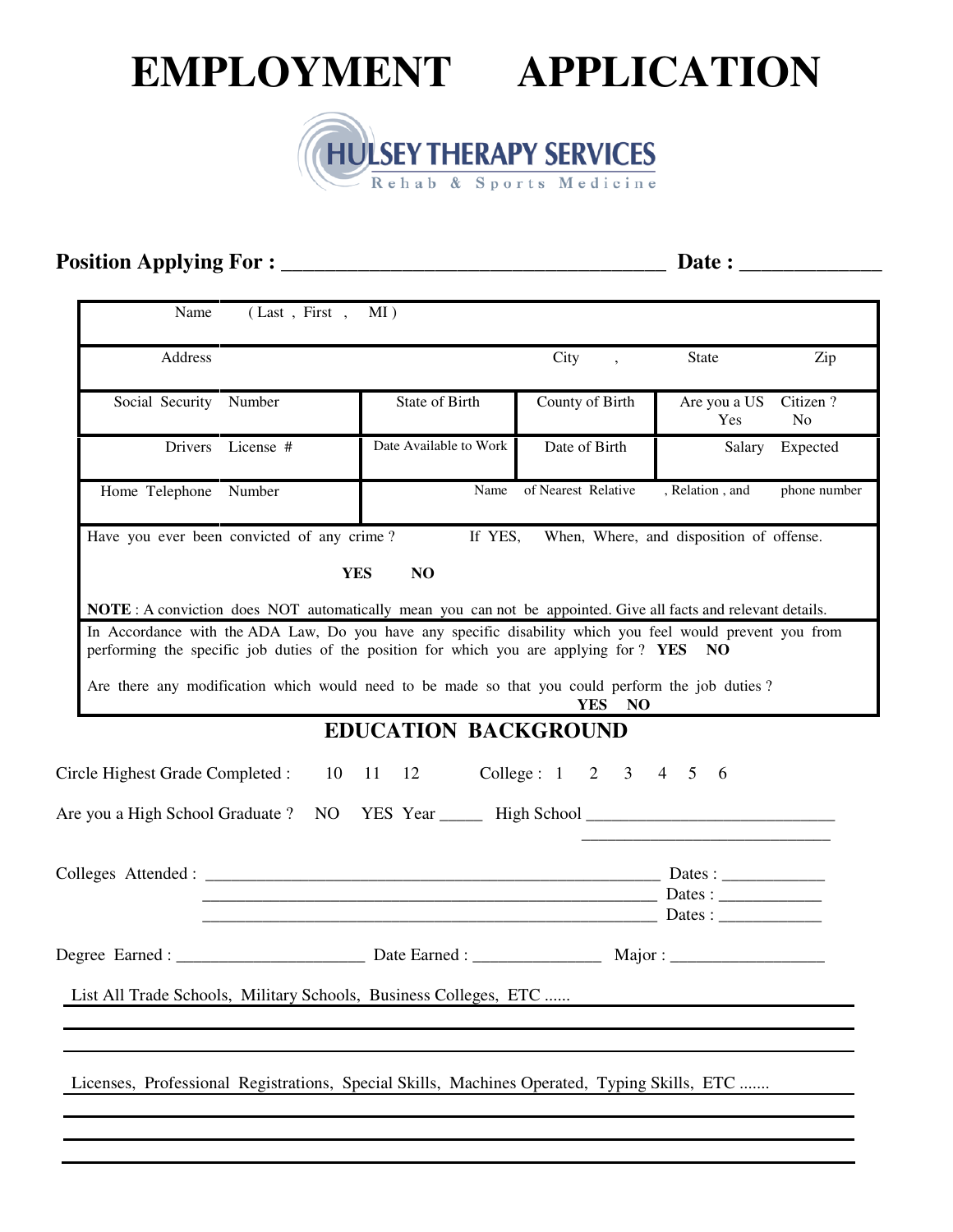Beginning with the most recent, list below the last four jobs you have held (Up to the last 10 years) and include present employer, if employed. Include military and specifically describe duties performed.

| Name of company and Address                    | Dates Employed (Mo/Yr)    | Position Held         |
|------------------------------------------------|---------------------------|-----------------------|
| Type of Business                               | Salary<br>end:<br>start : | Describe work you did |
| Name and Title of Supervisor<br>Phone number : | Reason for Leaving        |                       |

| Name of company and Address  | Dates Employed (Mo/Yr)    | Position Held         |
|------------------------------|---------------------------|-----------------------|
| Type of Business             | Salary<br>end:<br>start : | Describe work you did |
| Name and Title of Supervisor | Reason for Leaving        |                       |
| Phone number :               |                           |                       |

| Name of company and Address  | Dates Employed (Mo/Yr) | Position Held         |
|------------------------------|------------------------|-----------------------|
|                              |                        |                       |
| Type of Business             | Salary                 | Describe work you did |
|                              | end :<br>start :       |                       |
| Name and Title of Supervisor | Reason for Leaving     |                       |
|                              |                        |                       |
| Phone number :               |                        |                       |

| Name of company and Address  | Dates Employed (Mo/Yr) | Position Held         |
|------------------------------|------------------------|-----------------------|
|                              |                        |                       |
| Type of Business             | Salary                 | Describe work you did |
|                              | end:<br>start :        |                       |
| Name and Title of Supervisor | Reason for Leaving     |                       |
|                              |                        |                       |
| Phone number:                |                        |                       |

May we contact your present employer and previous employers ? YES NO If NO Please explain :

*The facts set forth in this application for employment are true and complete, I understand that if employed, False statements on this application shall be considered sufficient cause for dismissal.* 

 *\_\_\_\_\_\_\_\_\_\_\_\_\_\_\_\_\_\_\_\_\_\_\_\_\_\_\_\_\_\_\_\_\_\_\_\_\_\_ \_\_\_\_\_\_\_\_\_\_\_\_\_\_\_\_\_\_*